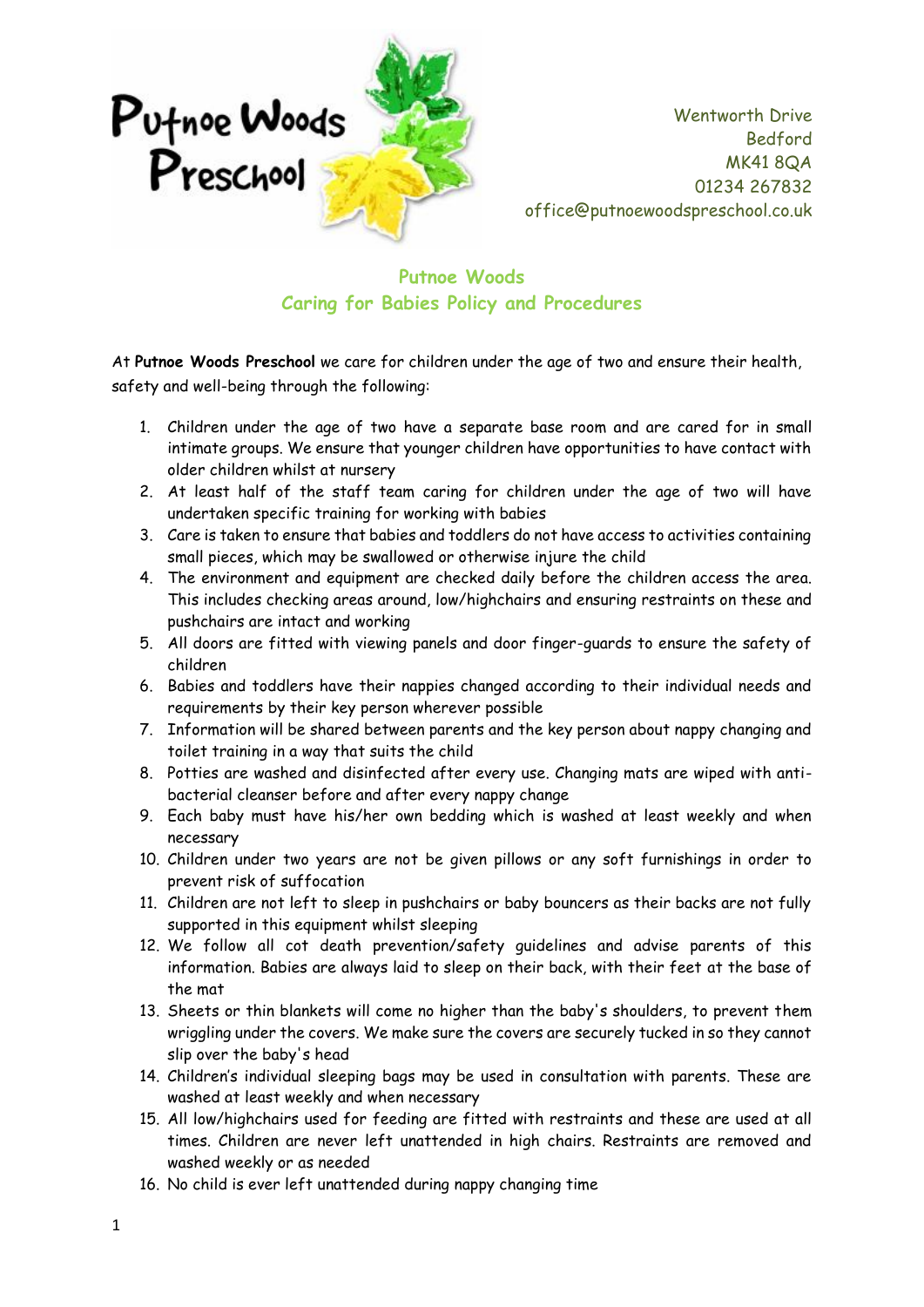

- 17. Babies are never left propped up with bottles as it is both dangerous and inappropriate
- 18. Babies sleeping outside have fly nets over their pushchairs and pushchairs must lie flat so children are supported
- 19. Sleeping children are supervised at all times
- 20. Checks on sleeping babies are completed every 10 minutes. This may increase to five minutes for younger babies and or new babies. Checks are documented with the time and staff initials on the sleep check form
- 21. Where food/milk is prepared for babies, there is a separate area within the kitchen which is specifically designated for this preparation
- 22. Bottles of formula milk are only to be made up as and when the child needs them. These should be cooled to body temperature, which means they should feel warm or cool, but not hot, and should be tested with a sterilised thermometer to ensure they are an appropriate temperature for the child to drink safely
- 23. Following the Department of Health guidelines, we only use recently boiled water to make formula bottles (left for no longer than 30 minutes to cool). We do not use cooled boiled water that is reheated
- 24. Bottles and teats are thoroughly cleaned with hot soapy water and sterilised after use (they will not be washed in the dishwasher)
- 25. Contents of bottles are disposed of after two hours
- 26. Labelled mothers' breast milk is stored in the fridge
- 27. If dummies are used, they will be cleaned and sterilised.
- 28. All dummies are stored in separate labelled containers to ensure no cross-contamination occurs
- 29. Sterilisers are washed out and cleaned daily
- 30.Children transfer to the older age group when assessed as appropriate for their age/stage following our agreed transition and settling procedures.

## What can I do to help prevent SIDS? Below is a list of things you can do to help prevent SIDS.

Do:

- Always place your baby on their back to sleep.
- Place your baby in the "feet to foot" position (with their feet touching the end of the cot, Moses basket, or pram).
- Keep your baby's head uncovered. Their blanket should be tucked in no higher than their shoulders.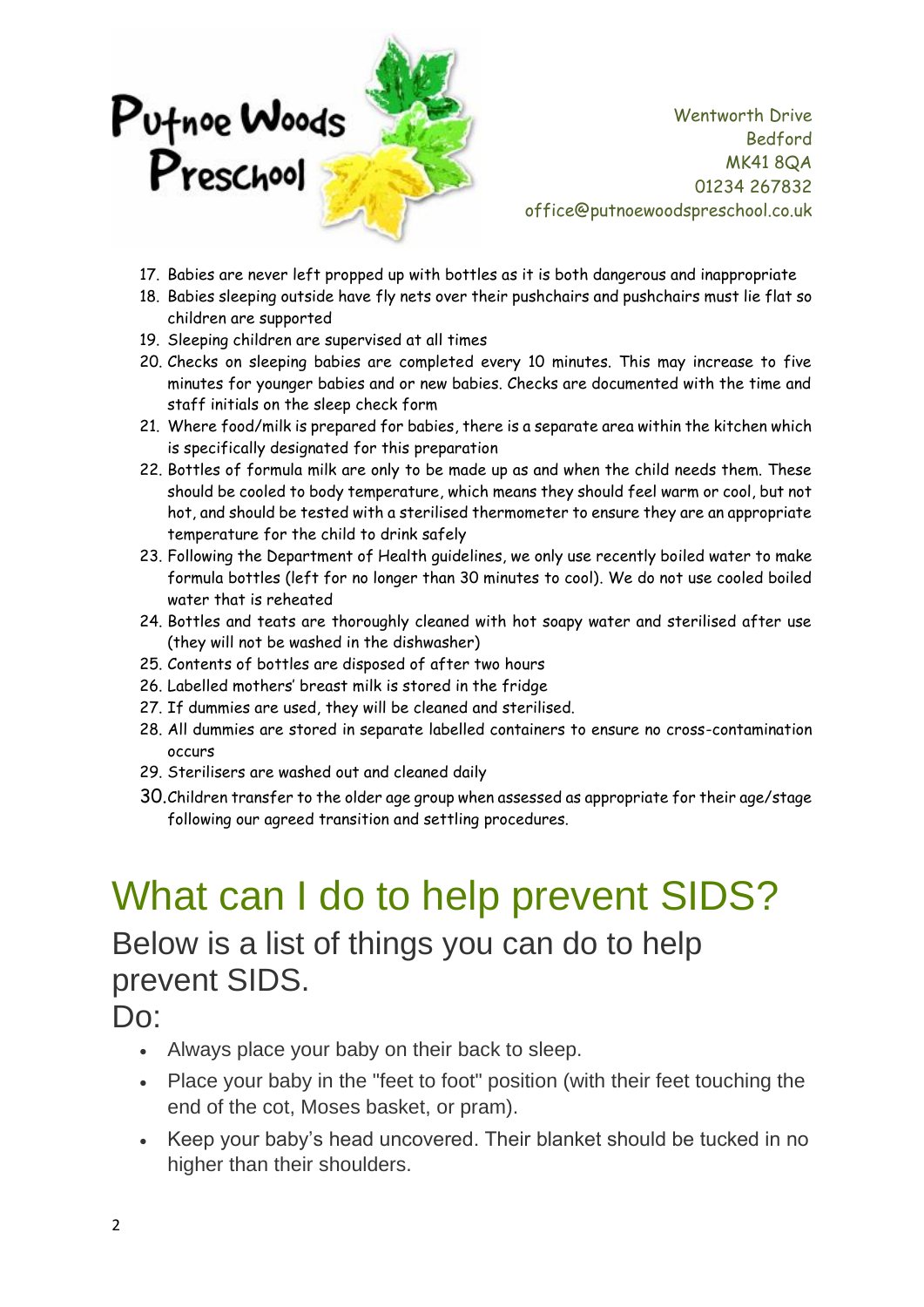

- Let your baby sleep in a cot or Moses basket in the same room as you for the first six months.
- Use a mattress that's firm, flat, waterproof and in good condition.
- Breastfeed your baby (if you can). See Why breastfeed?

## Don't:

**.**

- Smoke during pregnancy or let anyone smoke in the same room as your baby (both before and after birth).
- Sleep on a bed, sofa or armchair with your baby.
- Share a bed with your baby if you or your partner smoke or take drugs, or if you've been drinking alcohol.
- Let your baby get too hot or too cold. A room temperature of 16-20C, with light bedding or a lightweight baby sleeping bag, will provide a comfortable sleeping environment for your baby.

**Putnoe Woods is committed to safeguarding and promoting the welfare of children and young people, employees, students, volunteers, trustees and parents and expects all staff and volunteers to share this commitment.**

| Date of Policy:<br>September 2014 | Created By:<br>Jo Skelton |  |
|-----------------------------------|---------------------------|--|
|                                   |                           |  |

| <b>Review Date</b> | Reviewer   | Amendments |
|--------------------|------------|------------|
|                    | Jo Skelton |            |
| September 2015     |            |            |
|                    | Jo Skelton |            |